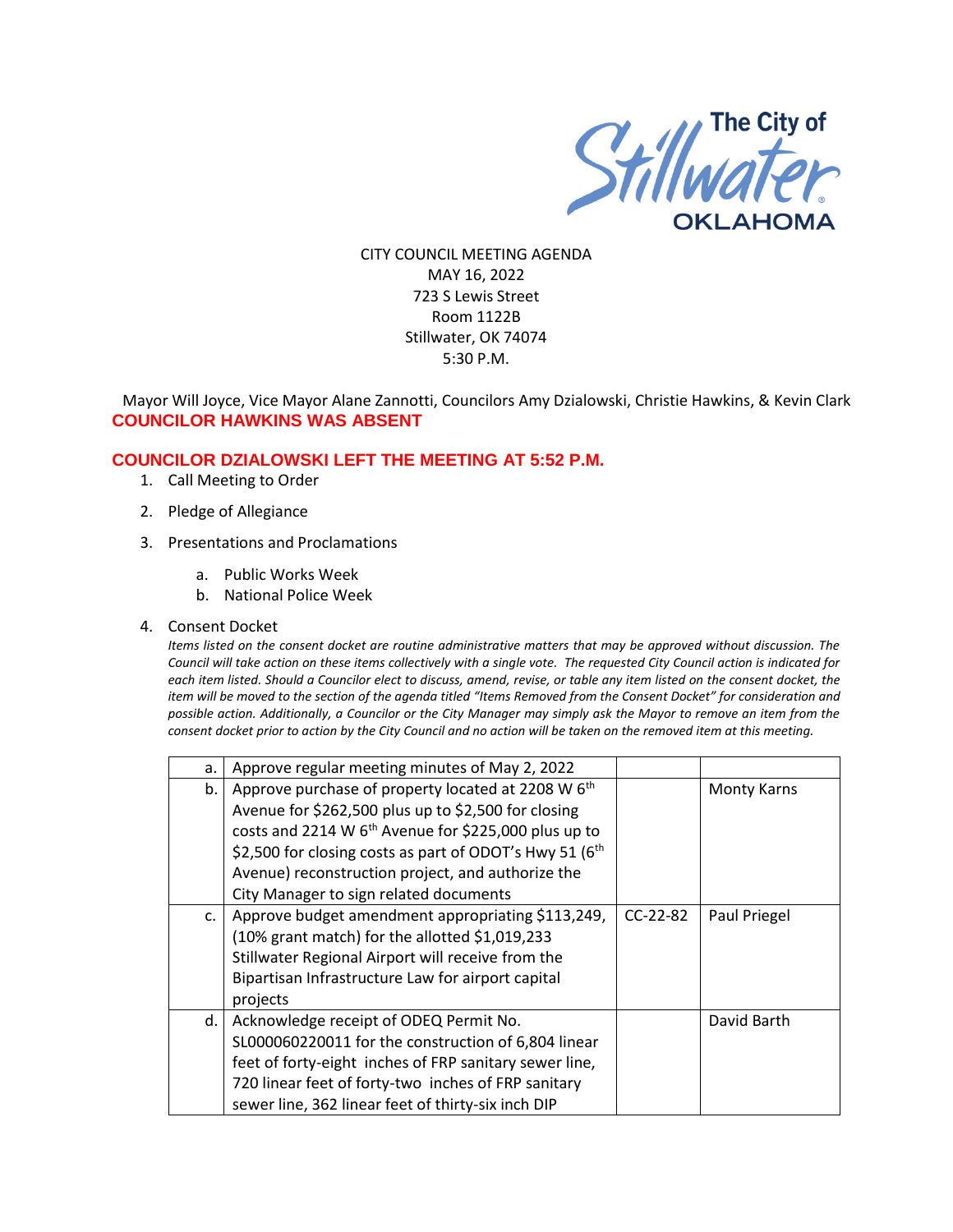|    | sanitary sewer line, 181 linear feet of twenty inch DIP<br>sanitary sewer line, 215 linear feet of eighteen inch<br>PVC sanitary sewer line, 943 linear feet of ten inch<br>PVC sanitary sewer line, 245 linear feet of thirty DIP<br>aerial crossing sanitary sewer line with two inverted                                         |            |                     |
|----|-------------------------------------------------------------------------------------------------------------------------------------------------------------------------------------------------------------------------------------------------------------------------------------------------------------------------------------|------------|---------------------|
|    | siphon structures, one 100 gpm FRP lift station, and<br>all appurtenances to serve the Wastewater Collection<br>System Improvements, Payne County, Oklahoma                                                                                                                                                                         |            |                     |
| e. | Approve adoption of the 2022-26 Strategic Plan                                                                                                                                                                                                                                                                                      | $CC-22-87$ | <b>Becky Taylor</b> |
| f. | Approve lease agreement with OSU to lease land<br>situated on Western Road North of McElroy Road for<br>an initial term of fifty (50) years, with two options for<br>the City to renew for twenty five (25) years each for<br>the purpose of constructing, furnishing and equipping<br>a $15,000 - 18,000$ square foot fire station |            | Kimberly Carnley    |

# **CONSENT DOCKET APPROVED AS PRESENTED 4-0**

5. Public Comment on Items not Schedules for Public Hearings

*Stillwater City Code, Section 2-53(a) & (b), provides that taxpayers or residents of the city, or their authorized legal representatives, may address the Council at a regularly scheduled meeting on any item of business listed on the meeting agenda provided they have submitted a written request prior to the meeting either online at Request to* [speak form](http://stillwater.org/page/home/government/mayor-city-council/meetings-agendas-minutes/online-request-to-speak-at-city-council) *or via the form found in the lobby outside Council chambers prior to meetings.*

#### 6. Items Removed from Consent Docket

*Items removed from the consent docket are placed on this section of the agenda for discussion, revision, amendment and/or tabling prior to action by the City Council. The City Council may take action, including a vote or series of votes, on items removed to this section of the agenda after the requested discussion, revision or amendment.*

#### 7. Public Hearings

*The Council will hear public comments, discuss, and take action including a vote or series of votes on each item listed as presented or as amended by the City Council unless the agenda entry specifically states that no action will be taken.*

| a.             | Public hearing for the purpose of giving members of           |            | Melissa Reames   |
|----------------|---------------------------------------------------------------|------------|------------------|
|                | the public an opportunity to be heard for and against         |            |                  |
|                | the proposed 2022 Amended Stillwater                          |            |                  |
|                | (Re)Investment Plan (a Stillwater Downtown/Campus             |            |                  |
|                | Link Project Plan) prior to any vote by Council               |            |                  |
|                | <b>NO ACTION WAS TAKEN ON THIS ITEM</b>                       |            |                  |
| b.             | A hearing to determine whether the structure located          |            | Beth Anne Childs |
|                | at 2420 East 12 <sup>th</sup> Avenue, Stillwater, Oklahoma is |            |                  |
|                | dilapidated as defined in 11 O.S §22-112(C) and               |            |                  |
|                | abandoned as defined in 11 O.S. §22-112.4(E)                  |            |                  |
|                | (Continued from April 18, 2022)                               |            |                  |
|                | <b>TABLED UNTIL AUGUST 22, 2022 COUNCIL</b>                   |            |                  |
|                | <b>MEETING APPROVED 3-0</b>                                   |            |                  |
| $\mathsf{C}$ . | Receive public comment regarding a request to                 | $CC-22-86$ | Jacquelyn Porter |
|                | rezone properties addressed as 5823, 5911, 6001 and           |            |                  |
|                | 6099 N Perkins Road from General Industrial (IG) to           |            |                  |
|                | Residential Single Family Small Lot (RSS) district            |            |                  |
|                | <b>APPROVED 3-0</b>                                           |            |                  |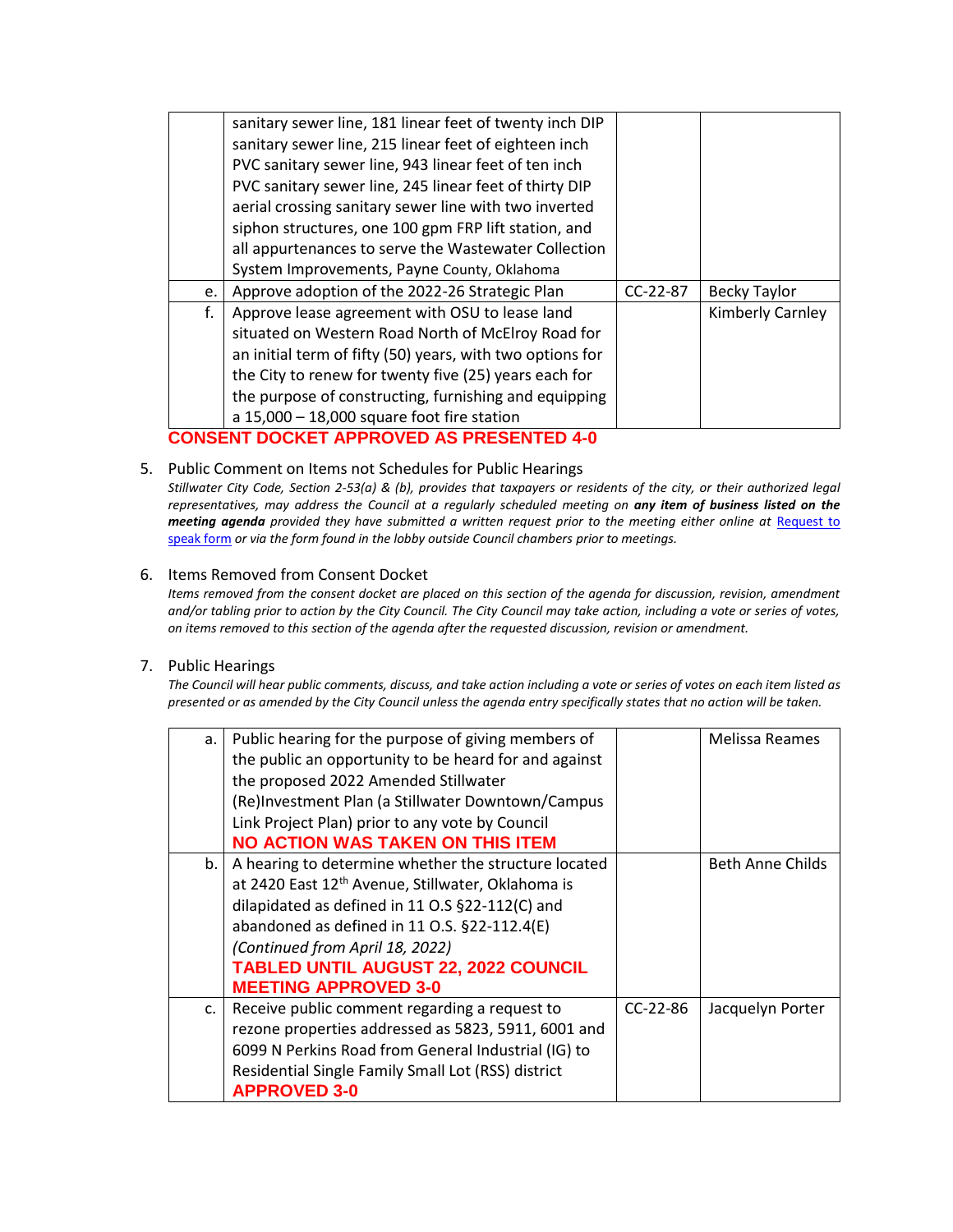### 8. General Orders

*The Council will hear a staff presentation, discuss, and take action including a vote or series of votes on each item listed as presented or as amended or revised by the City Council unless the agenda entry specifically states that no action will be taken. The requested City Council action is indicated in each agenda entry but may be amended or revised prior to action by the City Council.* 

| a. | Approve award of contract for Lake McMurtry Nature                 | $CC-22-85$ | John McClenny |
|----|--------------------------------------------------------------------|------------|---------------|
|    | Trail Learning Project to Gelino, CCC in the amount of             |            |               |
|    | \$284,708, approve associated budget amendments,                   |            |               |
|    | and authorize the City Manager to sign a grant                     |            |               |
|    | amendment agreement with the Oklahoma                              |            |               |
|    | Department of Tourism and Recreation                               |            |               |
|    | <b>APPROVED 3-0</b>                                                |            |               |
| b. | Approve the purchase of property located at 2212 W                 | $CC-22-89$ | Monty Karns   |
|    | 6 <sup>th</sup> Avenue in an amount not to exceed \$201,000        |            |               |
|    | including closing costs and approve the budget                     |            |               |
|    | amendment appropriating the funds from the Sales                   |            |               |
|    | Tax Transportation Fund as part of ODOT's Hwy 51                   |            |               |
|    | (6 <sup>th</sup> Avenue) reconstruction project, and authorize the |            |               |
|    | City Manager to sign related documents                             |            |               |
|    | <b>APPROVED 3-0</b>                                                |            |               |

### 9. Resolutions

*The City Council will hear a staff presentation, discuss, and take action including a vote or series of votes on each resolution listed as presented or as amended or revised by the City Council.* 

| a. | RESOLUTION NO. CC-2022-17: A RESOLUTION              | Melissa Reames |
|----|------------------------------------------------------|----------------|
|    | AWARDING GENERAL OBLIGATION LIMITED TAX BONDS,       | Don Kiser      |
|    | SERIES 2022 IN THE SUM OF \$9,000,000 BY THE CITY OF |                |
|    | STILLWATER, OKLAHOMA TO THE LOWEST AND BEST          |                |
|    | <b>BIDDER</b>                                        |                |
|    | <b>APPROVED 3-0 CLARK RECUSED FROM</b>               |                |
|    | <b>VOTING</b>                                        |                |
| b. | RESOLUTION NO. CC-2022-14: A RESOLUTION PROVIDING    | Melissa Reames |
|    | FOR THE ISSUANCE OF GENERAL OBLIGATION LIMITED       | Don Kiser      |
|    | TAX BONDS, SERIES 2022 IN THE SUM OF \$9,000,000 BY  |                |
|    | THE CITY OF STILLWATER, OKLAHOMA, AUTHORIZED AT      |                |
|    | AN ELECTION DULY CALLED AND HELD FOR SUCH            |                |
|    | PURPOSE; PRESCRIBING FORM OF BONDS; PROVIDING        |                |
|    | FOR REGISTRATION THEREOF; PROVIDING LEVY OF AN       |                |
|    | ANNUAL TAX FOR THE PAYMENT OF PRINCIPAL AND          |                |
|    | INTEREST ON THE SAME; AND FIXING OTHER DETAILS OF    |                |
|    | THE ISSUE                                            |                |
|    | <b>APPROVED 3-0 CLARK RECUSED FROM</b>               |                |
|    | <b>VOTING</b>                                        |                |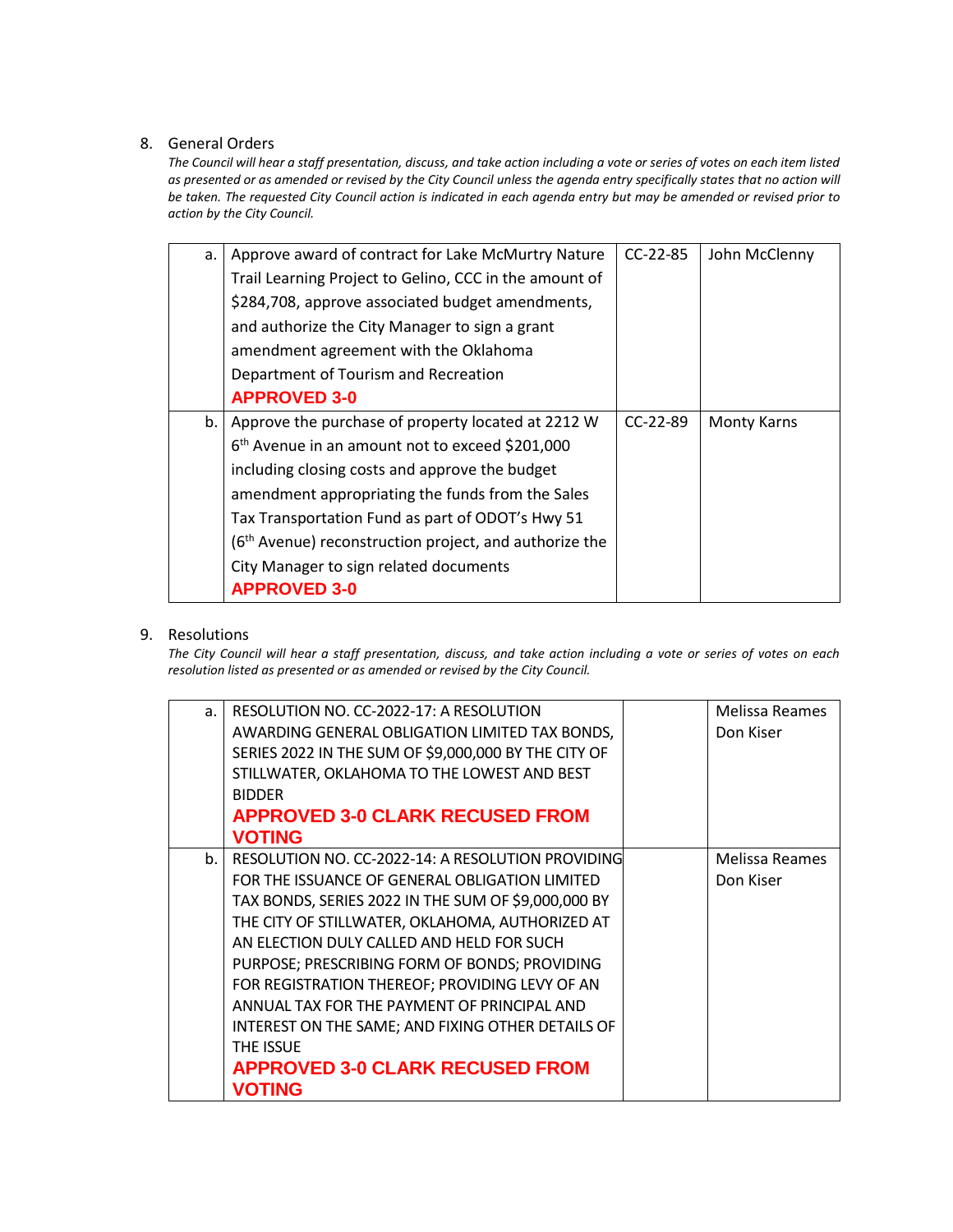| $\mathsf{C}$ | RESOLUTION NO. CC-2022-16: A RESOLUTION OF THE | <b>Christy Cluck</b> |
|--------------|------------------------------------------------|----------------------|
|              | STILLWATER CITY COUNCIL ADOPTING AN OPERATING  |                      |
|              | BUDGET FOR THE FISCAL YEAR 2022-23             |                      |
|              | <b>APPROVED 3-0</b>                            |                      |
| d.           | RESOLUTION CC-2021-38: A RESOLUTION OF THE     | <b>Beth Anne</b>     |
|              | STILLWATER CITY COUNCIL DECLARING THE          | Childs               |
|              | STRUCTURE LOCATED AT 2420 EAST 12TH AVENUE,    |                      |
|              | STILLWATER, OKLAHOMA, DILAPIDATED AND A PUBLIC |                      |
|              | NUISANCE DETRIMENTAL TO THE HEALTH, SAFETY,    |                      |
|              | AND WELFARE OF THE GENERAL PUBLIC AND THE      |                      |
|              | COMMUNITY, AND ORDERING THE DILAPIDATED        |                      |
|              | STRUCTURE TO BE TORN DOWN AND REMOVED          |                      |
|              | PURSUANT TO 11 O.S. §22-112                    |                      |
|              | <b>NO ACTION WAS TAKEN ON THIS ITEM</b>        |                      |

## 10. Ordinances

*The City Council will hear a staff presentation, discuss, and take action including a vote or series of votes on each ordinance listed as presented or as amended or revised by the City Council.*

#### First Read

| a.1 | ORDINANCE NO. 3495: AN ORDINANCE AMENDING    | Dan Batchelor |
|-----|----------------------------------------------|---------------|
|     | ORDINANCE NO. 3494 APPROVING A MINOR         | Lisa Harden   |
|     | AMENDMENT TO THE 2022 AMENDED STILLWATER     |               |
|     | (RE)INVESTMENT PLAN (A STILLWATER            |               |
|     | DOWNTOWN/CAMPUS LINK PROJECT PLAN)           |               |
|     | PURSUANT TO THE OKLAHOMA LOCAL               |               |
|     | DEVELOPMENT ACT; PROVIDING FOR SEVERABILITY; |               |
|     | AND DECLARING AN EMERGENCY                   |               |
|     | <b>NO ACTION TAKEN ON THIS ITEM</b>          |               |

2<sup>nd</sup> Read

| b. | ORDINANCE NO. 3494: AN ORDINANCE AMENDING      | Dan Batchelor |
|----|------------------------------------------------|---------------|
|    | ORDINANCE NO. 3407 TO APPROVE THE 2022         | Lisa Harden   |
|    | AMENDED STILLWATER (RE)INVESTMENT PLAN (A      |               |
|    | STILLWATER DOWNTOWN/CAMPUS LINK PROJECT        |               |
|    | PLAN) PURSUANT TO THE OKLAHOMA LOCAL           |               |
|    | DEVELOPMENT ACT; DESIGNATING AND ADOPTING A    |               |
|    | PROPOSED INCREMENT DISTRICT AND ADDITIONAL     |               |
|    | PROJECT AREA; DEFERRING THE NAMING AND         |               |
|    | ESTABLISHING THE DATE FOR THE CREATION OF THE  |               |
|    | INCREMENT DISTRICT; ADOPTING CERTAIN FINDINGS; |               |
|    | AUTHORIZING THE CITY OF STILLWATER TO CARRY    |               |
|    | OUT AND ADMINISTER THE PROJECT PLAN;           |               |
|    | ESTABLISHING A TAX APPORTIONMENT FUND;         |               |
|    | DECLARING APPORTIONED FUNDS TO BE SPECIAL      |               |
|    | FUNDS OF THE CITY OF STILLWATER OR THE         |               |
|    | STILLWATER ECONOMIC DEVELOPMENT AUTHORITY;     |               |
|    | AUTHORIZING THE USE OF INCREMENT REVENUES      |               |
|    |                                                |               |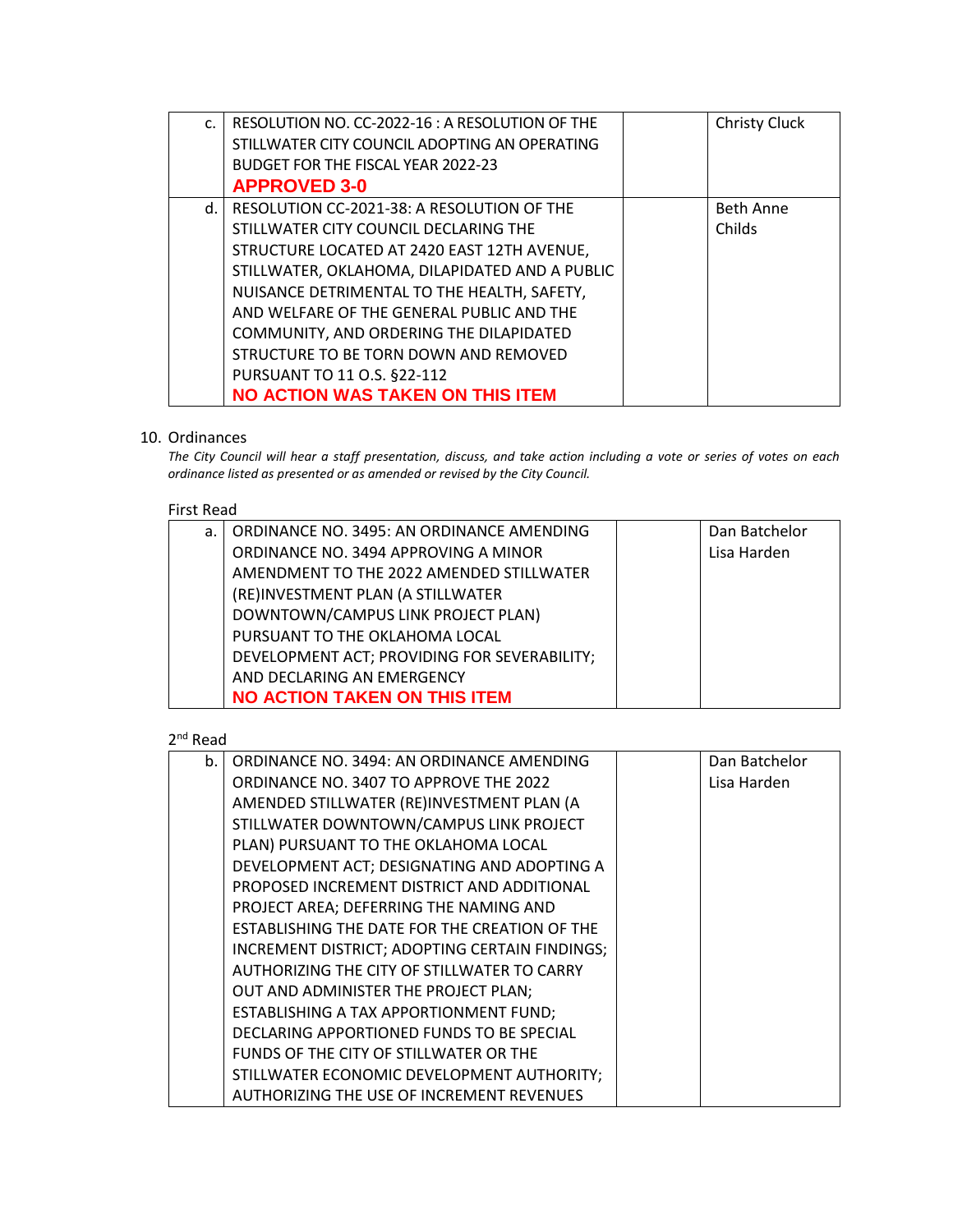| FOR THE FINANCING OR PAYMENT OF CERTAIN     |  |
|---------------------------------------------|--|
| PROJECT COSTS; AUTHORIZING THE STILLWATER   |  |
| ECONOMIC DEVELOPMENT AUTHORITY TO CARRY     |  |
| OUT CERTAIN PROVISIONS OF THE PROJECT PLAN; |  |
| RATIFYING AND CONFIRMING THE ACTIONS,       |  |
| RECOMMENDATIONS AND FINDINGS OF THE REVIEW  |  |
| COMMITTEE AND THE STILLWATER PLANNING       |  |
| <b>COMMISSION; DIRECTING CONTINUING</b>     |  |
| APPORTIONMENT; PROVIDING FOR SEVERABILITY;  |  |
| AND DECLARING AN EMERGENCY                  |  |
| AMEND ORDINANCE NO. 3494 BY THE             |  |
| <b>ADDITION OF CHANGES IN ORDINANCE NO.</b> |  |
| <b>3495 APPROVED 4-0</b>                    |  |
|                                             |  |
| <b>ADOPT ORDINANCE NO. 3494 AS AMENDED</b>  |  |
| <b>APPROVED 4-0</b>                         |  |
| <b>DECLARE ORDINANCE NO. 3494 AN</b>        |  |
| <b>EMERGENCY APPROVED 4-0</b>               |  |
|                                             |  |

11. Reports from Officers and Boards

*Announcements and remarks of general interest may be made by Councilors, City Manager or City Attorney. Items of City business that may require discussion or action including a vote or series of votes are listed below.*

- a. Miscellaneous items from the City Attorney
	- i. Request for Executive Session pursuant to 25 O.S. §307 (B)(2) to discuss labor negotiations with Fraternal Order of Police Lodge #102.
	- ii. Request for Executive Session pursuant to 25 O.S. §307 (B)(2) to discuss labor negotiations with International Association of Firefighters Local #2095.
- b. Miscellaneous items from the City Manager
- c. Miscellaneous items from the City Council
- 12. Questions and Inquiries
- 13. Appointments
	- a. Audit Committee

**MAYOR JOYCE REAPPOINTED AUSTIN POLLARD AND APPOINTED RACHEL DOMNICK, CPA TO AUDIT COMMITTEE--APPROVED 3-0**

14. Executive Session

### **ENTER INTO EXECUTIVE SESSION 3-0**

- a. Confidential communication to discuss labor negotiations with Fraternal Order of Police Lodge #102.
- b. Confidential communication to discuss labor negotiations with International Association of Firefighters Local #2095.
- 15. Return from Executive Session